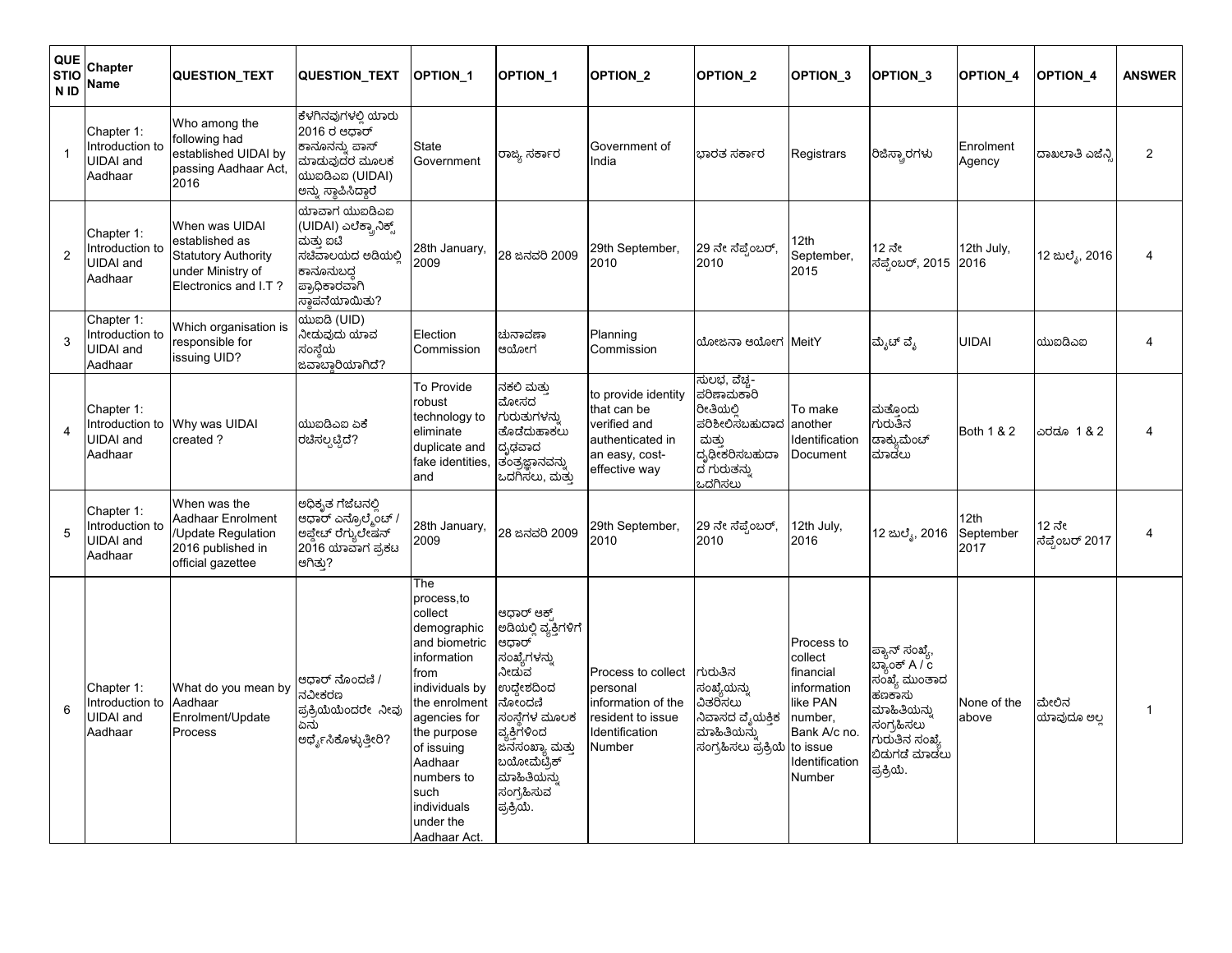| QUE<br><b>STIO</b><br>N <sub>ID</sub> | Chapter<br>Name                                              | QUESTION_TEXT                                                                                                                                            | <b>QUESTION TEXT</b>                                                                                                                         | <b>OPTION 1</b>         | OPTION <sub>1</sub> | OPTION_2                          | OPTION <sub>_2</sub>  | OPTION <sub>3</sub>     | <b>OPTION 3</b>           | OPTION_4               | <b>OPTION 4</b> | <b>ANSWER</b>         |
|---------------------------------------|--------------------------------------------------------------|----------------------------------------------------------------------------------------------------------------------------------------------------------|----------------------------------------------------------------------------------------------------------------------------------------------|-------------------------|---------------------|-----------------------------------|-----------------------|-------------------------|---------------------------|------------------------|-----------------|-----------------------|
| $\overline{7}$                        | Chapter 1:<br>Introduction to<br><b>UIDAI</b> and<br>Aadhaar | What is the process<br>of capturing resident<br>data both<br>Demographic and<br><b>Biometric</b> for<br>generation of<br>Aadhaar called?                 | ತಲೆಮಾರಿನ<br>ಜನಸಂಖ್ಯಾ ಮತ್ತು<br>ಬಯೊಮೀಟೈಕ್ ಎರಡೂ<br>ನಿವಾಸಿ ಡೇಟಾವನ್ನು<br>ಸೆರೆಹಿಡಿಯುವ ಆಧಾರ್<br>ಎಂಬ ಪ್ರಕ್ರಿಯೆ ಏನು?                                  | Authentication ದ್ಭಢೀಕರಣ |                     | Enrolment                         | ದಾಖಲಾತಿ               | Identification          | ಗುರುತಿಸುವಿಕೆ              | Presentation ಪ್ರಸ್ತುತಿ |                 | $\overline{2}$        |
| 8                                     | Chapter 1:<br>Introduction to<br><b>JIDAI</b> and<br>Aadhaar | is any entity<br>authorised or<br>recognised by the<br>Authority for the<br>purpose of enrolling<br>individuals through<br>Enrolment Agency.             | ನೊಂದಣಿ ಏಜೆನ್ಸಿ<br>ಮೂಲಕ ವ್ಯಕ್ತಿಗಳನ್ನು<br>ಸೇರುವ ಉದ್ದೇಶಕ್ಕಾಗಿ<br>ಪ್ರಾಧಿಕಾರವು<br>ಅಧಿಕೃತ ಅಥವಾ<br>ಗುರುತಿಸಿದ ಯಾವುದೇ<br>ಅಸಿತ್ರವಾಗಿದೆ.                | Introducer              | ಪರಿಚಯಕಾರರು          | Enrolling agency                  | ದಾಖಲಾತಿ ಎಜೆನ್ಸಿ       | Agency                  | ಎಜೆನ್ಸಿ                   | Registrar              | ರಿಜಿಸ್ಟಾರ್      | $\boldsymbol{\Delta}$ |
| 9                                     | Chapter 1:<br>Introduction to<br><b>UIDAI</b> and<br>Aadhaar | is any entity<br>engaged by the<br>Registrar for the<br>purpose of enrolling<br>individuals.                                                             | ವ್ಯಕ್ತಿಗಳ ದಾಖಲಾತಿ<br>ಉದ್ದೇಶಕ್ಕಾಗಿ ರಿಜಿಸ್ಟಾರ್<br>ತೊಡಗಿರುವ ಯಾವುದೇ<br>ಘಟಕ _______ ಆಗಿದೆ                                                         | Introducer              | ಪರಿಚಯಕಾರರು          | Enrolment Agency  ದಾಖಲಾತಿ ಎಜೆನ್ಸಿ |                       | Supervisor/O<br>perator | ಮೇಲ್ವಿಚಾರಕರು/<br> ಆಪರೇಟರ್ | Registrar              | ರಿಜಿಸ್ಟಾರ್      | 2                     |
| 10                                    | Chapter 1:<br>Introduction to<br><b>JIDAI</b> and<br>Aadhaar | The Verifier/Certifier<br>is the personnel<br>appointed by<br>for<br>verification of<br>documents at<br>enrolment centres.                               | ದಾಖಲಾತಿ ಕೇಂದ್ರಗಳಲ್ಲಿ<br>ದಾಖಲೆಗಳ<br>ಪರಿಶೀಲನೆಗಾಗಿ<br>ನೇಮಿಸಿದ<br><mark>ಸಿಬ್ಬಂದಿ ವೆರಿ</mark> ಫೈಯರ್ /<br>ಸರ್ಟಿಫೈಯರ ಆಗಿದ್ದಾರೆ                      | Operator                | ಆಪರೇಟರ್             | Introducer                        | ಪರಿಚಯಕಾರರು            | Registrars              | ರಿಜಿಸ್ಟಾರಗಳು              | Enrolling<br>agency    | ದಾಖಲಾತಿ ಎಜೆನ್ಸಿ | 3                     |
| 11                                    | Chapter 1:<br>ntroduction to<br><b>JIDAI</b> and<br>Aadhaar  | is the<br>place where the<br>Aadhaar<br>Enrolment/Update is<br>conducted by<br>Certified<br>Operator/Supervisor                                          | ಆಧಾರ್<br>ಎನ್ರೊಲ್ಮೆಂಟ್ /<br>ನವೀಕರಣ<br>ಪ್ರಮಾಣೀಕೃತ<br>ಆಪರೇಟರ್ /<br>ಮೇಲ್ವಿಚಾರಣೆ ನಡೆಸಿದ<br>ಸಳ                                                     | Enrolment<br>Center     | ದಾಖಲಾತಿ ಕೇಂದ್ರ      | Exam Center                       | ಪರೀಕ್ಷಾ ಕೇಂದ್ರ        | Hospital                | ಆಸ್ಪತ್ರೆ                  | School                 | ಶಾಲೆ            |                       |
| 12                                    | Chapter 1:<br>ntroduction to<br><b>JIDAI</b> and<br>Aadhaar  | is a<br>certified personnel<br>employed by<br><b>Enrolment Agencies</b><br>to execute the<br>process of enrolment<br>/update at the<br>enrolment centers | ದಾಖಲಾತಿ ಪ್ರಕ್ರಿಯೆಯಲ್ಲಿ<br>ದಾಖಲಾತಿ<br>ಪ್ರಕ್ರಿಯೆಯನ್ನು<br>ಕಾರ್ಯಗತಗೊಳಿಸಲು<br>ನೊಂದಣಿ ಏಜೆನ್ಸಿಯಿಂದ<br>ನೇಮಕಗೊಂಡ<br>ಪ್ರಮಾಣೀಕೃತ ಸಿಬ್ಬಂದಿ<br>ಆಗಿದ್ದಾರೆ. | Enrolment<br>Operator   | ದಾಖಲಾತಿ<br>ಆಪರೇಟರ್  | Enrolment<br>Supervisor           | ದಾಖಲಾತಿ<br>ಮೇಲ್ವಿಚಾರಕ | Introducer              | ಪರಿಚಯಕಾರರು                | <b>Both 1 &amp; 2</b>  | ಎರಡೂ 1 & 2      | $\overline{2}$        |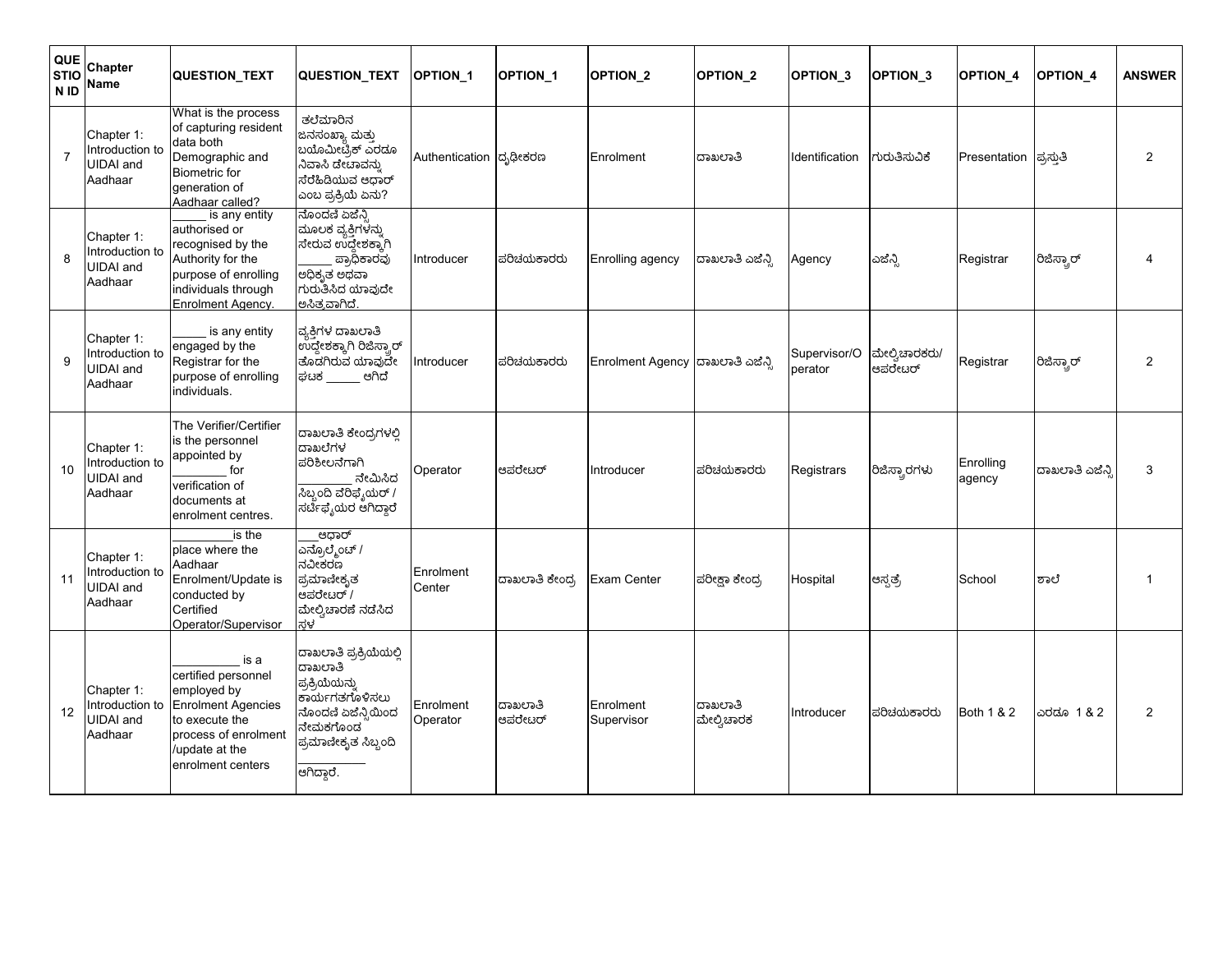| <b>QUE</b><br><b>STIO</b><br>N <sub>ID</sub> | Chapter<br>Name                                              | QUESTION_TEXT                                                                                                                                               | <b>QUESTION TEXT</b>                                                                                                                                                 | <b>OPTION 1</b> | <b>OPTION 1</b> | <b>OPTION 2</b>                                                                                                                                                                                                                                                  | <b>OPTION 2</b>                                                                                                                                                                                                 | OPTION <sub>_3</sub>                   | OPTION_3                              | OPTION_4             | <b>OPTION 4</b>         | <b>ANSWER</b>  |
|----------------------------------------------|--------------------------------------------------------------|-------------------------------------------------------------------------------------------------------------------------------------------------------------|----------------------------------------------------------------------------------------------------------------------------------------------------------------------|-----------------|-----------------|------------------------------------------------------------------------------------------------------------------------------------------------------------------------------------------------------------------------------------------------------------------|-----------------------------------------------------------------------------------------------------------------------------------------------------------------------------------------------------------------|----------------------------------------|---------------------------------------|----------------------|-------------------------|----------------|
| 13                                           | Chapter 1:<br>Introduction to<br>JIDAI and<br>Aadhaar        | Who among the<br>following ensures that<br>only trained and<br>certified persons<br>handle the<br>enrolment/update<br>process?                              | ತರಬೇತಿ ಪಡೆದವರು<br>ಮತ್ತು ಪ್ರ <mark>ಮಾಣೀಕೃತ</mark><br>ವ್ಯಕ್ತಿಗಳು ಮಾತ್ರ<br>ನೋಂದಣಿ / ನವೀಕರಣ<br>ಪ್ರಕ್ರಿಯೆಯನ್ನು<br>ನಿರ್ವಹಿಸುತಾರ ಎಂದು<br>ಕೆಳಗಿನವುಗಳಲಿ ಯಾರು<br>ದೃಢಪದುತ್ತಾರೆ? | <b>UIDAI</b>    | ಯುಐದಿಎಐ         | Operator                                                                                                                                                                                                                                                         | ಆಪರೇಟರ್                                                                                                                                                                                                         | Supervisor                             | ಮೇಲ್ವಿಚಾರಕ                            | Enrolment<br>Agency  | ದಾಖಲಾತಿ ಎಜೆನ್ಸಿ         | 4              |
| 14                                           | Chapter 1:<br>Introduction to<br><b>UIDAI</b> and<br>Aadhaar | is<br>responsible to<br>conduct the<br>Certification exam for<br>the role of<br>Operator/Supervisor                                                         | ಆಪರೇಟರ್ /<br>ಸೂಪರ್ವೈಸರ <mark>್</mark><br>ಪಾತ್ರಕ್ಕಾಗಿ<br>ಪ್ರಮಾಣೀಕರಣ<br>ಪರೀಕ್ಷೆಯನ್ನು ನಡೆಸಲು<br>ಗಳು ಜವಾಬಾರರು                                                            | Introducer      | ಪರಿಚಯಕಾರರು      | Enrolment Agency  ದಾಖಲಾತಿ ಎಜೆನ್ಸಿ                                                                                                                                                                                                                                |                                                                                                                                                                                                                 | Testing and<br>Certification<br>Agency | ಪರೀಕ್ಷೆ ಮತ್ತು<br>ಪ್ರಮಾಣೀಕರಣ<br>ಸಂಸ್ಥೆ | Registrar            | ರಿಜಿಸ್ಟಾರ್              | 3              |
| 15                                           | Chapter 1:<br>ntroduction to<br>UIDAI and<br>Aadhaar         | is a person<br>registered with the<br>Registrar and<br>Authority who<br>confirms the identity<br>of a person who does<br>not have any valid<br>POI and POA. | ಒಬ್ಬ ಮಾನ್ಯ POI ಮತ್ತು<br>POA ಹೊಂದಿರದ<br>ವ್ಯಕ್ತಿಯ ಗುರುತನ್ನು<br>ದ್ಸಢೀಕರಿಸುವ ರಿಜೆಸ್ಟಾರ್ Operator<br>ಮತ್ತು ಪ್ರಾಧಿಕಾರದಲ್ಲಿ<br>ನೋಂದಾಯಿತ ವ್ಯಕ್ತಿ                             |                 | ಅಪರೇಟರ್         | Introducer                                                                                                                                                                                                                                                       | ಪರಿಚಯಕಾರರು                                                                                                                                                                                                      | Enrolling<br>agency                    | ದಾಖಲಾತಿ ಎಜೆನ್ಸಿ                       | Agency               | ಎಜೆನ್ಸಿ                 | 2              |
| 16                                           | Chapter 1:<br>ntroduction to<br><b>JIDAI</b> and<br>Aadhaar  | is a person<br>registered with the<br>Registrar and<br>Authority who<br>confirms the identity<br>of a person who does<br>not have any valid<br>POI and POA. | ಒಬ್ಬ ಮಾನ್ಯ POI ಮತ್ತು<br>POA ಹೊಂದಿರದ<br>ವ್ಯಕ್ತಿಯ ಗುರುತನ್ನು<br>ದ್ಯಢೀಕರಿಸುವ ರಿಜೆಸ್ಮಾರ್ Operator<br>ಮತ್ತು ಪ್ರಾಧಿಕಾರದಲ್ಲಿ<br>ನೋಂದಾಯಿತ ವ್ಯಕ್ತಿ                             |                 | ಆಪರೇಟರ್         | Introducer                                                                                                                                                                                                                                                       | ಪರಿಚಯಕಾರರು                                                                                                                                                                                                      | Enrolling<br>agency                    | ದಾಖಲಾತಿ ಎಜೆನ್ಸಿ                       | Agency               | ಎಜೆನ್ಸಿ                 | 2              |
| 17                                           | Chapter 1:<br>Introduction to<br>UIDAI and<br>Aadhaar        | Who are applicable to<br>can get the Aadhaar<br>Enrolment/Update<br>done?                                                                                   | ಆಧಾರ್ ಎನ್ರೊಲ್ಮೆಂ <mark>ಟ್ /</mark><br>ನವೀಕರಣವನ್ನು<br>ಪಡೆಯುವಲಿ ಯಾರು<br>ಯಾರು ಅಪಿಕೇಬಲ್<br>ಆಗಿದ್ದಾರೆ?                                                                    | Operator        | ಆಪರೇಟರ್         | An individual who<br>has resided in<br>India for a period<br>or periods<br>amounting in all to<br>one hundred and<br>eighty-two days<br>(182) or more in<br>the twelve months<br>immediately<br>preceding the<br>date of application<br>for Aadhaar<br>enrolment | ಹನ್ರೆರದು ತಿಂಗಳಲಿ<br>ನೂರ ಎಂಭತ್ಯದು<br>ದಿನಗಳವರೆಗೆ<br>(182) ಅಥವಾ<br>ಅದಕ್ಕಿಂತ ಹೆಚ್ಚು<br>ಅವಧಿಯವರೆಗೆ<br>ಅಥವಾ ಅವಧಿಗೆ<br>ಭಾರತದಲಿ ನೆಲೆಸಿದ<br>ಓರ್ವ ವ್ಯಕ್ತಿಯು<br>ಆಧಾರ್<br>ದಾಖಲಾತಿಗೆ ಅರ್ಜಿ<br>ಸಲ್ಲಿಸಿದ ದಿನಾಂಕಕ್ಕೆ<br>ಮುಂಚೆಯೇ | <b>NRI</b>                             | ಎನ್ ಆರ್ ಐ                             | None of the<br>above | ಮೇಲಿನ<br>ಯಾವುದೂ<br>ಅಲ್ಲ | $\overline{2}$ |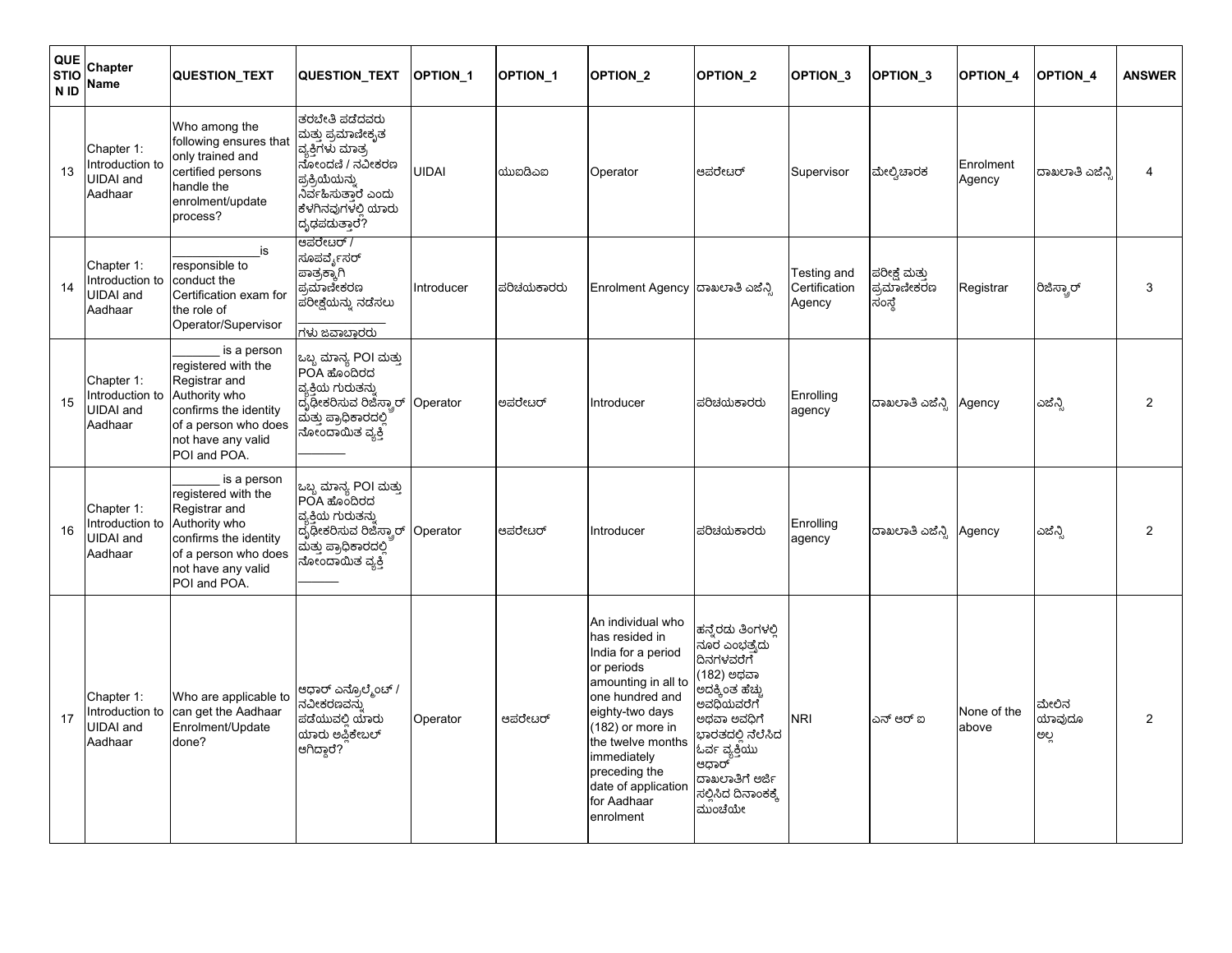| QUE<br><b>STIO</b><br>N ID | Chapter<br>Name                                              | <b>QUESTION_TEXT</b>                                                                                                                                                                                                                          | <b>QUESTION TEXT</b>                                                                                                                                                                                                     | <b>OPTION 1</b>                                                | <b>OPTION 1</b>                                            | <b>OPTION 2</b>                                              | <b>OPTION 2</b>                                                   | OPTION <sub>3</sub>                                  | OPTION_3                                                                 | <b>OPTION 4</b>                                                                                        | <b>OPTION 4</b>                                                                             | <b>ANSWER</b>  |
|----------------------------|--------------------------------------------------------------|-----------------------------------------------------------------------------------------------------------------------------------------------------------------------------------------------------------------------------------------------|--------------------------------------------------------------------------------------------------------------------------------------------------------------------------------------------------------------------------|----------------------------------------------------------------|------------------------------------------------------------|--------------------------------------------------------------|-------------------------------------------------------------------|------------------------------------------------------|--------------------------------------------------------------------------|--------------------------------------------------------------------------------------------------------|---------------------------------------------------------------------------------------------|----------------|
| 18                         | Chapter 1:<br>ntroduction to<br><b>JIDAI</b> and<br>Aadhaar  | Enrolment<br><b>Identification Number</b><br>$(EID)$ is ____-digit<br>number allocated to<br>residents at the time<br>of enrolment.                                                                                                           | ದಾಖಲಾತಿ ಗುರುತಿನ<br>ಸಂಖ್ಯೆ (EID)<br>ಅಂಕಿಯ ಸಂಖ್ಯೆಯನ್ನು<br>ದಾಖಲಾತಿ ಸಮೆಯದಲ್ಲಿ<br>ನಿವಾಸಿಗಳಿಗೆ<br>ಹಂಚಲಾಗುತ್ತದೆ.                                                                                                                | 10                                                             | 10                                                         | 12                                                           | 12                                                                | 15                                                   | 15                                                                       | 28                                                                                                     | 28                                                                                          |                |
| 19                         | Chapter 1:<br>ntroduction to<br><b>JIDAI</b> and<br>Aadhaar  | Resident is an<br>individual who has<br>resided in India for a<br>period or periods<br>amounting in all to<br>days or more in<br>the twelve months<br>immediately<br>preceding the date of<br>application for<br>Aadhaar<br>Enrolment/Update. | ನಿವಾಸಿಯು ಭಾರತದಲಿ<br>ವಾಸಿಸುತ್ತಿದ್ದ ವ್ಯಕ್ತಿ ಅಥವಾ<br>ದಿನಗಳು ಅಥವಾ<br>ಅದಕ್ಕಿಂತ ಹೆಚ್ಚಿನ<br>ಅವಧಿಯವರೆಗೆ ಹನ್ನೆರಡು<br>ತಿಂಗಳುಗಳಲಿ ಆಥರ್<br>ಎನ್ರೊಲ್ಮೆಂಟ್ /<br>ನವೀಕರಣದ ಅರ್ಜಿಯ<br>ದಿನಾಂಕಕ್ಕಿಂತ<br>ಮುಂಚಿತವಾಗಿಯೇ<br>ನೆಲೆಸಿದ ಒಬ್ಬ ವ್ಯಕ್ತಿ. | 32                                                             | 32                                                         | 61                                                           | 61                                                                | 123                                                  | 123                                                                      | 182                                                                                                    | 182                                                                                         |                |
| 20                         | Chapter 1:<br>ntroduction to<br>JIDAI and<br>Aadhaar         | Which of the following<br>contact numbers can<br>a resident call for<br>resolutions to their<br>concerns or<br>grievances related to<br>Aadhaar?                                                                                              | ಈ ಕೆಳಗಿನ ಸಂಪರ್ಕ<br>ಸಂಖ್ಯೆಗಳಿಗ <mark>ೆ</mark> ಆಧಾರಗೆ<br>ಸಂಬಂಧಿಸಿದ ತಮ್ಮ<br>ಕಳವಳಗಳಿಗೆ ಅಥವಾ<br>ಕುಂದುಕೊರತೆಗಳಿಗೆ<br>ನಿರ್ಣಯಕ್ಕಾಗಿ<br>ನಿವಾಸಿಗಳು ಕರೆ<br>ಮಾಡಬಹುದು?                                                                 | 1947                                                           | 1947                                                       | 2009                                                         | 2009                                                              | 140                                                  | 140                                                                      | 108                                                                                                    | 108                                                                                         | $\mathbf 1$    |
| 21                         | Chapter 1:<br>ntroduction to<br><b>JIDAI</b> and<br>Aadhaar  | Aadhaar is unique<br>because                                                                                                                                                                                                                  | ಆಧಾರ್ ಅನನ್ಯವಾಗಿದೆ<br>ಏಕೆಂದರೆ                                                                                                                                                                                             | No two<br>residents will<br>have the<br>same Aadhaar<br>number | ಯಾವುದೇ ಇಬ್ಬರು<br>ನಿವಾಸಿಗಳಿಗೆ ಅದೇ<br>ಸಂಖ್ಯೆ ಆಧಾರ್<br>ಇರುತದೆ | A family can get a<br>unique recognized<br>ID                | ಒಂದು ಕುಟುಂಬವು<br>ವಿಶಿಷ್ಠ ಗುರುತಿನ<br>ಪುರಾವೆಯನ್ನು<br>ಪಡೆಯಬಹುದು      | A person can<br>avail two<br>Aadhaar<br>numbers      | ಒಬ್ಬ ವ್ಯಕ್ತಿಯು<br>ಎರಡು ಆಧಾರ್<br>ಸಂಖ್ಯೆಗಳನ <mark>್</mark> ನು<br>ಪಡೆಯಬಹುದು | None of the<br>above                                                                                   | ಮೇಲಿನ<br>ಯಾವುದೂ ಅಲ್ಲ                                                                        | $\mathbf 1$    |
| 22                         | Chapter 1:<br>ntroduction to<br><b>JIDAI</b> and<br>Aadhaar  | Which of the following<br>is NOT a component<br>of enrollment setup?                                                                                                                                                                          | ಕೆಳಗಿನವುಗಳಲಿ<br>ಯಾವುದು ದಾಖಲಾತಿ<br>ಸೆಟಪ್ ಭಾಗವಲ್ಲ?                                                                                                                                                                         | Computer                                                       | ಕಂಪ್ಯೂಟರ್                                                  | Biometric device                                             | ಬಯೋಮೆಟ್ರಿಕ್<br>ಸಾಧನ                                               | <b>Bomb</b><br>detector                              | ಬಾಂಬ್ ಡಿಟೆಕ್ಸರ್                                                          | Iris scanner                                                                                           | ಕಣ್ಣಪೊರೆ<br>ಸ್ಕ್ಯಾನರ್                                                                       | 3              |
| 23                         | Chapter 1:<br>ntroduction to<br><b>UIDAI</b> and<br>Aadhaar  | Which of the given is<br>true about Aadhaar?                                                                                                                                                                                                  | ಆದಾರ್ ಕುರಿತು<br>ನೀಡಲಾದ ಹೇಳಿಕೆಗಳಲಿ<br>ಯಾವುದು ಸತ್ಯ?                                                                                                                                                                        | An individual<br>can obtain<br>multiple<br>Aadhaar<br>numbers  | ಒಬ್ಬ ವ್ಯಕ್ತಿಯು ಬಹು<br>ಆಧಾರ್<br>ಸಂಖ್ಯೆಗಳನ್ನು<br>ಪಡೆಯಬಹುದು   | Aadhaar collects<br>financial<br>information of<br>residents | ಆದಾರ್ ಅವರು<br>ನಿವಾಸಿಗಳ<br>ಹಣಕಾಸು<br>ಮಾಹಿತಿಯನ್ನು<br>ಸಂಗ್ರಹಿಸುತ್ತದೆ | Aadhaar can<br>be used as<br>Proof of<br>Citizenship | ಆಧಾರ್ ಅನು<br>ನಾಗರೀಕತೆಯ<br>ಪುರಾವೆಯಾಗಿ<br>ಬಳಸಬಹುದು                         | Aadhaar<br>enables<br>resident's<br>identification<br>subject to<br>successful<br>"Authenticati<br>on" | ಆಧಾರ್ ಸಕ್ರಿಯ<br>.<br>ನಿವಾಸಿಗಳ <sup>ಿ</sup><br>ಗುರುತಿಸುವಿಕೆ<br>ಯಶಸ್ವಿ<br>"ದೃಢೀಕರಣ"<br>ಆಗಿದೆ. | $\overline{4}$ |
| 24                         | Chapter 1:<br>Introduction to<br><b>JIDAI</b> and<br>Aadhaar | Aadhaar uses which<br>of the given to<br>uniquely identify the<br>resident?                                                                                                                                                                   | ನಿವಾಸಿಗಳನ್ನು<br>ಅನನ್ಯವಾಗಿ ಗುರುತಿಸಲು<br>ಯಾವೆ ಅಂಶಗಳನ್ನು<br>ಆಧಾರ್ ಬಳಸುತದೆ?                                                                                                                                                  | Name and<br>Address of<br>the resident                         | ನಿವಾಸಿ ಹೆಸರು<br>ಮತ್ತು ವಿಳಾಸ                                | Fingerprints                                                 | ಬೆರಳಚ್ಚುಗಳು                                                       | <b>Iris</b>                                          | ಕಣ್ಣಿನ ಪೊರೆಗಳು                                                           | Both 2 & 3                                                                                             | ಎರದೂ 2 & 3                                                                                  | $\overline{4}$ |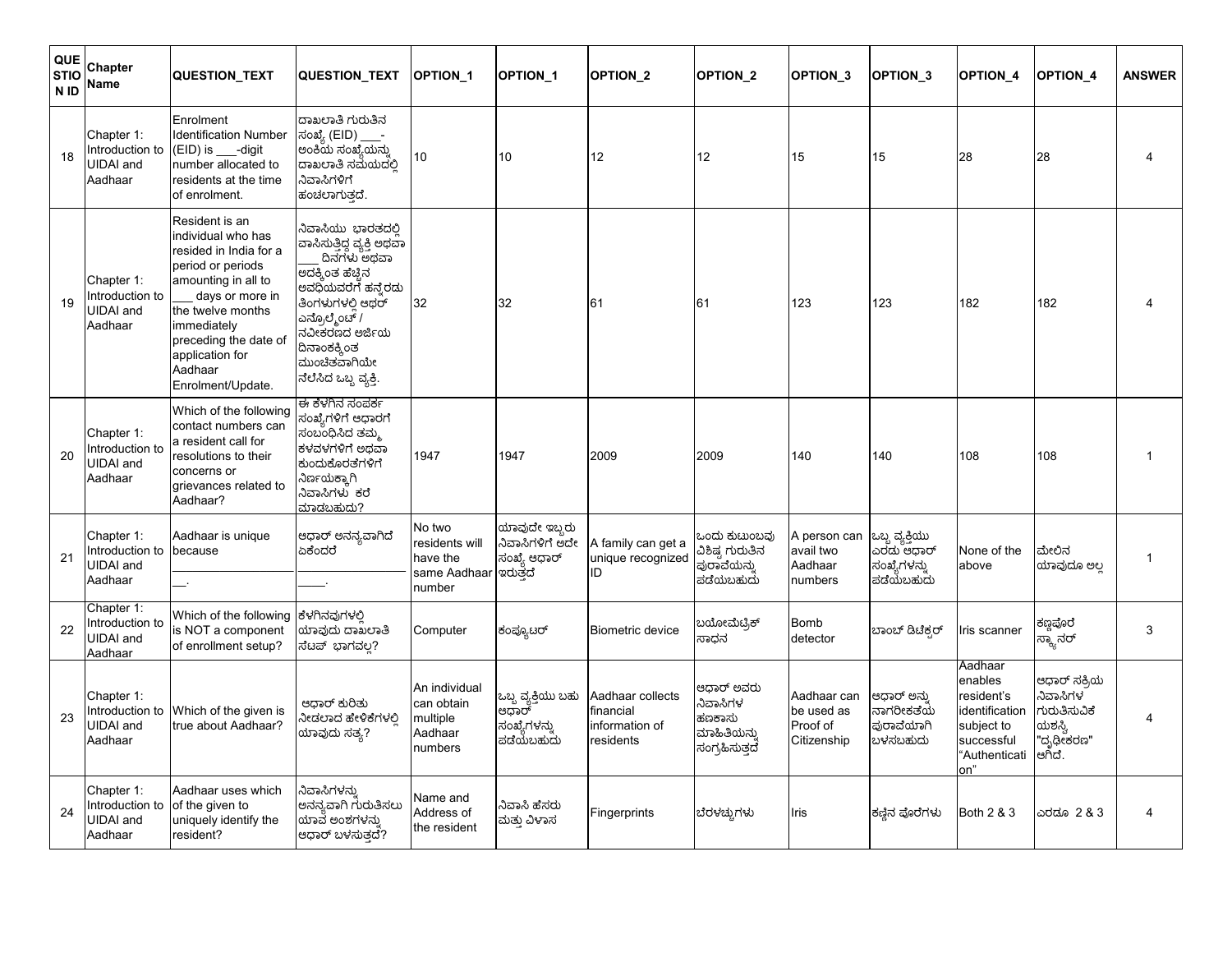| QUE<br><b>STIO</b><br>N ID | Chapter<br>Name                                                      | <b>QUESTION_TEXT</b>                                                                                                                                    | QUESTION_TEXT                                                                                                                                                                   | <b>OPTION 1</b>            | <b>OPTION 1</b>              | <b>OPTION 2</b>                                                                                                  | <b>OPTION 2</b>                                                                                                  | OPTION <sub>_3</sub>                     | OPTION <sub>3</sub>                            | <b>OPTION 4</b>                                                                         | <b>OPTION 4</b>                                                            | <b>ANSWER</b>  |
|----------------------------|----------------------------------------------------------------------|---------------------------------------------------------------------------------------------------------------------------------------------------------|---------------------------------------------------------------------------------------------------------------------------------------------------------------------------------|----------------------------|------------------------------|------------------------------------------------------------------------------------------------------------------|------------------------------------------------------------------------------------------------------------------|------------------------------------------|------------------------------------------------|-----------------------------------------------------------------------------------------|----------------------------------------------------------------------------|----------------|
| 25                         | Chapter 1:<br><b>UIDAI</b> and<br>Aadhaar                            | Introduction to Which of the given is<br>true about Aadhaar?                                                                                            | ಆಧಾರ್ ಕುರಿತು<br>ನೀಡಲಾದ ಯಾವ<br>ಅಂಶವು ಸತ್ಯವಾಗಿದೆ?                                                                                                                                 | It is just<br>another card | ಇದು ಮತ್ತೊಂದು<br>ಕಾರ್ಡ್ ಆಗಿದೆ | Will collect and<br>record<br>demographic and<br>biometric<br>information for<br>generation of<br>Aadhaar Number | ಆಧಾರ್ ಸಂಖ್ಯೆಯ<br>ಪೀಳಿಗೆಯ<br>ಜನಸಂಖ್ಯಾ ಮತ್ತು<br>ಬಯೋಮೆಟ್ರಿಕ್<br>ಮಾಹಿತಿಯನ್ನು<br>ಸಂಗ್ರಹಿಸುತ್ತದೆ<br>ಮತ್ತು ದಾಖಲಿಸುತ್ತದೆ | Aadhaar will<br>replace all<br>other IDs | ಆಧಾರ್ ಎಲಾ<br>ಇತರ ID<br>ಗಳಿಗಿಂತ<br>ಬಲಿಷ್ರವಾಗಿದೆ | Will collect<br>profiling<br>information,<br>such as<br>caste,<br>religion,<br>language | ಜಾತಿ, ಧರ್ಮ,<br>ಭಾಷೆ ಮುಂತಾದ<br>ಪ್ರೊಫೈಲಿಂಗ್<br>ಮಾಹಿತಿಯನ್ನು<br>ಸಂಗ್ರಹಿಸುತ್ತದೆ | $\overline{2}$ |
| 26                         | Chapter 1:<br><b>UIDAI</b> and<br>Aadhaar                            | is a<br>Introduction to document to convey<br>the Aadhaar number<br>to a resident.                                                                      | ಆಧಾರ್ ಸಂಖ್ಯೆಯನ್ನು<br>ನಿವಾಸಿಗೆ ತಿಳಿಸುವ<br>ಡಾಕ್ಯುಮೆಂಚ್<br>ಆಗಿದೆ.                                                                                                                  | Aadhaar letter  ಆಧಾರ್ ಪತ್ರ |                              | <b>CIDR</b>                                                                                                      | ಸಿ ಐ ಡಿ ಆರ್                                                                                                      | <b>UID</b>                               | $ab$ ක යි                                      | Aadhaar<br>number                                                                       | ಆಧಾರ್ ನಂಬರ್                                                                | $\mathbf{1}$   |
| 27                         | Chapter 1:<br><b>UIDAI</b> and<br>Aadhaar                            | Introduction to Aadhaar will be used<br>to prove citizenship.                                                                                           | ಪೌರತ್ಯವನ್ನು<br>ಸಾಬೀತುಪಡಿಸಲು<br>ಆಧಾರ್<br>ಬಳಸಲಾಗುವುದು.                                                                                                                            | <b>TRUE</b>                | ಸತ್ಯ                         | <b>FALSE</b>                                                                                                     | ಸುಳ್ಳು                                                                                                           |                                          |                                                |                                                                                         |                                                                            | $\overline{2}$ |
| 28                         | Chapter 1:<br>Introduction to<br><b>UIDAI</b> and<br>Aadhaar         | Aadhaar will cover all<br>residents of India who<br>are residing in India<br>for 180 days from the<br>date of Aadhaar<br>enrolment/update               | ಆಧಾರ್ ನೋಂದಣಿ<br>ದಿನಾಂಕದಂದು 180<br>ದಿನಗಳವರೆಗೆ ಭಾರತದಲ್ಲಿ<br>ವಾಸಿಸುವ ಬಾರತದ<br>ಎಲ್ಲಾ ನಿವಾಸಿಗಳನ್ನು<br>ಆಧಾರ್ ಕವರ್<br>ಮಾದುತದೆ                                                          | <b>TRUE</b>                | ಸತ್ಯ                         | <b>FALSE</b>                                                                                                     | ಸುಳ್ಳು                                                                                                           |                                          |                                                |                                                                                         |                                                                            | $\mathbf 1$    |
| 29                         | Chapter 1:<br>Introduction to<br><b>UIDAI</b> and<br>Aadhaar         | The vision of UIDAI is<br>to empower residents<br>of India with a unique<br>identity and a digital<br>platform to<br>authenticate anytime,<br>anywhere. | UIDAI <i>ಯ</i><br>ದೃಷ್ಟಿಕೋನವು, ಭಾರತದ<br>ನಿವಾಸಿಗಳನ್ನು ಅನನ್ಯ<br>ಗುರುತು ಮತು ಡಿಜಿಟಲ್<br>ವೇದಿಕೆಯೊಂದಿಗೆ<br>ಯಾವುದೇ ಸಮಯದಲ್ಲಿ<br>ಎಲಿಯಾದರೂ<br>ಪ್ರಮಾಣೀಕರಿಸುವ<br>ಅಧಿಕಾರವನ್ನು<br>ಒದಗಿಸುವುದು. | <b>TRUE</b>                | ಸತ್ಯ                         | <b>FALSE</b>                                                                                                     | ಸುಳ್ಳು                                                                                                           |                                          |                                                |                                                                                         |                                                                            | $\mathbf 1$    |
| 30                         | Chapter 1:<br><b>UIDAI</b> and<br>Aadhaar                            | Introduction to Aadhaar is a 15-digit<br>number.                                                                                                        | ಆಧಾರ್ 15-ಅಂಕಿಯ<br>ಸಂಖ್ಯೆ ಆಗಿದೆ                                                                                                                                                  | <b>TRUE</b>                | ಸತ್ಯ                         | <b>FALSE</b>                                                                                                     | ಸುಳ್ಳು                                                                                                           |                                          |                                                |                                                                                         |                                                                            | 2              |
| 31                         | Chapter 2:<br>Child<br><b>Client Manual</b>                          | What is the operating<br>system used in Child<br>Enrolment Lite Enrolment Lite Client                                                                   | CELC ಗೆ ಬಳಸುವ<br>ಆಪರೇಟಿಂಗ್ ಸಿಸ್ಪಮ್<br>ಯಾವುದು?                                                                                                                                   | Windows                    | ವಿಂದೋಸ್                      | iOS                                                                                                              | ಐಒಎಸ್                                                                                                            | Linux                                    | ಲಿನಕ್ಸ್                                        | Android                                                                                 | ಆಂದ್ರಾಯ್ಡ್                                                                 | 4              |
| 32                         | Chapter 2:<br>Child<br><b>Enrolment Lite</b><br><b>Client Manual</b> | What are the<br>documents to be<br>collected for<br>enrolment in Child<br><b>Enrolment Lite Client?</b>                                                 | CELC ನಲಿ<br>ನೋಂದಣಿಗೆ ಯಾವ<br>ದಾಖಲೆಗಳನ್ನು<br>ಸಂಗ್ರಹಿಸಲಾಗುತ್ತದೆ ?                                                                                                                  | POI                        | చిఓఐ                         | <b>POA</b>                                                                                                       | చిఓచి                                                                                                            | <b>POR</b>                               | చిఓఆరా                                         | None of<br>these                                                                        | ಇವುಗಳಲ್ಲಿ<br>ಯಾವುದೂ ಅಲ್ಲ                                                   | 3              |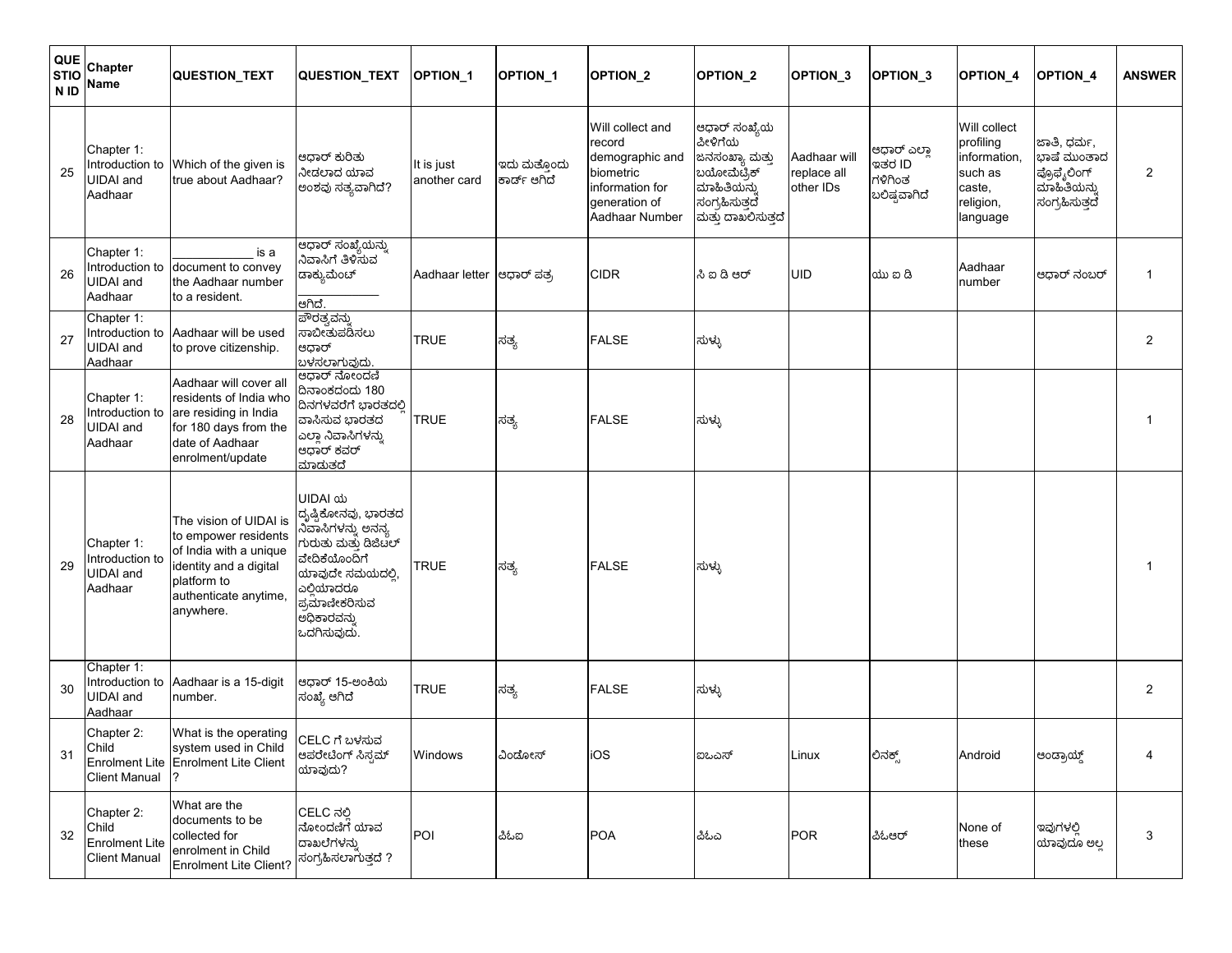| QUE<br><b>STIO</b><br>N ID | Chapter<br>Name                                                      | QUESTION TEXT                                                                                                           | <b>QUESTION TEXT</b>                                                              | <b>OPTION 1</b>                         | <b>OPTION 1</b>               | <b>OPTION 2</b>                                           | <b>OPTION 2</b>               | <b>OPTION 3</b>                                            | OPTION <sub>3</sub>                                                      | <b>OPTION 4</b>        | <b>OPTION 4</b>          | <b>ANSWER</b>  |
|----------------------------|----------------------------------------------------------------------|-------------------------------------------------------------------------------------------------------------------------|-----------------------------------------------------------------------------------|-----------------------------------------|-------------------------------|-----------------------------------------------------------|-------------------------------|------------------------------------------------------------|--------------------------------------------------------------------------|------------------------|--------------------------|----------------|
| 33                         | Chapter 2:<br>Child<br><b>Enrolment Lite</b><br><b>Client Manual</b> | Who can get enrolled<br>in Child Enrolment<br>Lite Client?                                                              | ಯಾರು CELC ಯಲ್ಲಿ<br>ನೋಂದಾಯಿಸಿ<br>ಕೊಳ್ಳಬಹುದು?                                       | children less<br>than 5 years<br>of age | 5 ವರ್ಷಗಳಿಗಿಂತ<br>ಕಡಿಮೆ ಮಕ್ಕಳು | children more<br>than 5 years of<br>age                   | 5 ವರ್ಷ ಮೇಲ್ಸಟ್ಟು<br>ಮಕ್ಕಳ     | Any age                                                    | ಯಾವುದೇ<br>ವಯಸ್ಸಿನವರು                                                     | None of<br>these       | ಇವುಗಳಲಿ<br>ಯಾವುದೂ ಅಲ್ಲ   | -1             |
| 34                         | Chapter 2:<br>Child<br>Enrolment Lite<br><b>Client Manual</b>        | Name the device<br>used for enrolment in<br>Child Enrolment Lite<br>Client?                                             | CELC ನೋಂದಣಿಗೆ<br>ಬಳಸುವ ಉಪಕರಣ<br>ಯಾವುದು?                                           | Tablet                                  | ಟ್ಯಾಬ್ಲೆಟ್                    | _aptop                                                    | ಲ್ಯಾಪ್ ಟಾಪ್                   | Desktop                                                    | ಡೆಸ್ಕ್ ಟಾಪ್                                                              | None of<br>these       | ಇವುಗಳಲಿ<br>ಯಾವುದೂ ಅಲ್ಲ   | -1             |
| 35                         | Chapter 2:<br>Child<br><b>Enrolment Lite</b><br><b>Client Manual</b> | How is the packet<br>uploaded from Child<br><b>Enrolment Lite Client</b>                                                | CELCಯಿಂದ ಪ್ಯಾಕೆಚ್<br>ಅಪ್ಲೋಡ್ ಮಾಡುವುದು<br>ಹೇಗೆ?                                    |                                         | Through SFTP SFTP ಮುಖಾಂತರ     | Upload option in<br><b>Child Enrolment</b><br>Lite Client | CELC ನ ಅಪ್ಲೋಡ್<br>ವಿಧಾನದಿಂದ   | Upload Portal                                              | ಅಪ್ಲೋಡ್<br>ಪೋರ್ಟಲ್                                                       | None of<br>these       | ಇವುಗಳಲಿ<br>ಯಾವುದೂ ಅಲ್ಲ   | 2              |
| 36                         | Chapter 2:<br>Child<br><b>Enrolment Lite</b><br>Client Manual        | Which of the following<br>is a feature of Child<br><b>Enrolment Lite Client</b><br>?                                    | ಇವುಗಳಲಿ CELCನ<br>ವಿಶಿಷ್ಟ ಗುಣ ಯಾವುದು?                                              | Child<br>Enrollment                     | ಮಕ್ಕಳ ನೋಂದಣಿ                  | nformation<br>sharing consent                             | ಮಾಹಿತಿ ಹಂಚಿಕೆ<br>ಒಪ್ಪಿಗೆ      | Demographic<br>update                                      | ಡೆಮೋ ಗ್ರಾಫಿಕ್<br>ಅಪ್ಗೇಟ್                                                 | Biometric<br>update    | ಬಯೋಮೆಟ್ರಿಕ್<br>ಅಪ್ಗೇಟ್   | 1              |
| 37                         | Chapter 2:<br>Child<br><b>Enrolment Lite</b><br><b>Client Manual</b> | During enrolment in<br>Child Enrolment Lite<br>Client, tablet needs<br>to be connected to<br>internet                   | CELC ನೋಂದಣಿ<br>ಸಮಯದಲ್ಲಿ ಟ್ಯಾಬ್ಲೆಟ್ ಗೆ<br>ಇಂಟರ್ನೆಟ್<br>ಅಗತ್ಯವಿದೆಯೇ?                | Yes                                     | ಹೌದು                          | No                                                        | ಇಲ್ಲ                          | Child<br>Enrolment<br>Lite Client<br>also works<br>offline | ಮಕ್ಕಳ ದಾಖಲಾತಿ<br>ಲೈಟ್ ಕ್ಲೈಂಚ್<br>ಆಫ್ಟೈನ್ ನಲ್ಲಿಯೂ<br>ಸಹ ಕೆಲಸ<br>ಮಾದುತ್ತದೆ | None of<br>these       | ಇವುಗಳಲಿ<br>ಯಾವುದೂ ಅಲ್ಲ   | -1             |
| 38                         | Chapter 2:<br>Child<br>Enrolment Lite<br><b>Client Manual</b>        | Can child get enrolled<br>if aadhaars of both<br>parents are<br>unavailable?                                            | ಇಬ್ಬರೂ ಪೋಷಕರ<br>ಆಧಾರ್ ಲಭ್ಯವಿಲ್ಲದಲ್ಲಿ<br>ಮಗುವಿನ ನೋಂದಣಿ<br>ಮಾಡಬಹುದೇ?                | No                                      | ಇಲ್ಲ                          | Yes                                                       | ಹೌದು                          |                                                            |                                                                          |                        |                          | -1             |
| 39                         | Chapter 2:<br>Child<br><b>Enrolment Lite</b><br>Client Manual        | If the name of child is<br>not available what<br>can be used in name<br>option ?                                        | ಮಗುವಿನ ಹೆಸರು<br>ಲಭ್ಯವಿಲ್ಲದಿದ್ದಲ್ಲಿ, ಯಾವ<br>ಹೆಸರಿನ ಆಯ್ಕೆಯನ್ನು<br>ಬಳಸಬಹುದು          | Can be left<br>blank                    | ಖಾಲಿ ಬಿಡಬಹುದೇ                 | Baby one/two/<br>of <mother name=""></mother>             | ಬೇಬಿ 1/2 / ಆಫ್<br>ತಾಯಿಯ ಹೆಸರು | only mother's<br>name                                      | ತಾಯಿಯ ಹೆಸರು<br>ಮಾತ್ರ                                                     | only father's<br>name  | ತಂದೆಯ ಹೆಸರು<br>ಮಾತ್ರ     | $\overline{2}$ |
| 40                         | Chapter 2:<br>Child<br><b>Enrolment Lite</b><br><b>Client Manual</b> | Whose photograph is<br>captured in Child<br><b>Enrolment Lite Client?</b>                                               | ಯಾರ ಭಾವಚಿತ್ರವನ್ನು<br>CELC ನಲ್ಲಿ<br>ಸೆರೆಹಿಡಿಯಲಾಗುತ್ತದೆ?                            | Mother's                                | ತಾಯಿ                          | Father's                                                  | ತಂದೆ                          | Operator's                                                 | ಆಪರೇಟರ್                                                                  | Child                  | ಮಗು                      |                |
| 41                         | Chapter 2:<br>Child<br><b>Enrolment Lite</b><br><b>Client Manual</b> | For<br>acknowledgement of<br>EID . what<br>communication<br>method is used in<br>Child Enrolment Lite<br>Client?        | CELC ಯಲ್ಲಿ EID ಯಾ<br>ಸ್ವೀಕ್ರುತಿ ಯಾವ<br>ವಿಧಾನದಲ್ಲಿ<br>ಬಳಕೆಯಲ್ಲಿದೆ?                 |                                         | Mobile number ಮೊಬ್ಶೆಲ್ ಮೂಲಕ   | Email                                                     | ಇಮೇಲ್                         | <b>Ack Print</b>                                           | ಸ್ವಿಕ್ರುತಿ ಮುದ್ರಣ                                                        | Both mobile<br>& email | ಮೊಬೈಲ್ ಸಂಖ್ಯೆ<br>& ಇಮೇಲ್ | $\overline{1}$ |
| 42                         | Chapter 2:<br>Child                                                  | Single finger print<br>scanner device can<br>Enrolment Lite   be used with Child<br>Client Manual Enrolment Lite Client | ಏಕ ಬೆರಳಚ್ಚು ಸ್ಕ್ಯಾನರ್<br>ಸಾಧನವನ್ನು ಮಕ್ಕಳ<br>ದಾಖಲಾತಿ ಲೈಟ್<br>ಕ್ಲೈಂಟ್ನಲ್ಲಿ ಬಳಸಬಹುದು | Yes                                     | ಹೌದು                          | No                                                        | ಇಲ್ಲ                          |                                                            |                                                                          |                        |                          | -1             |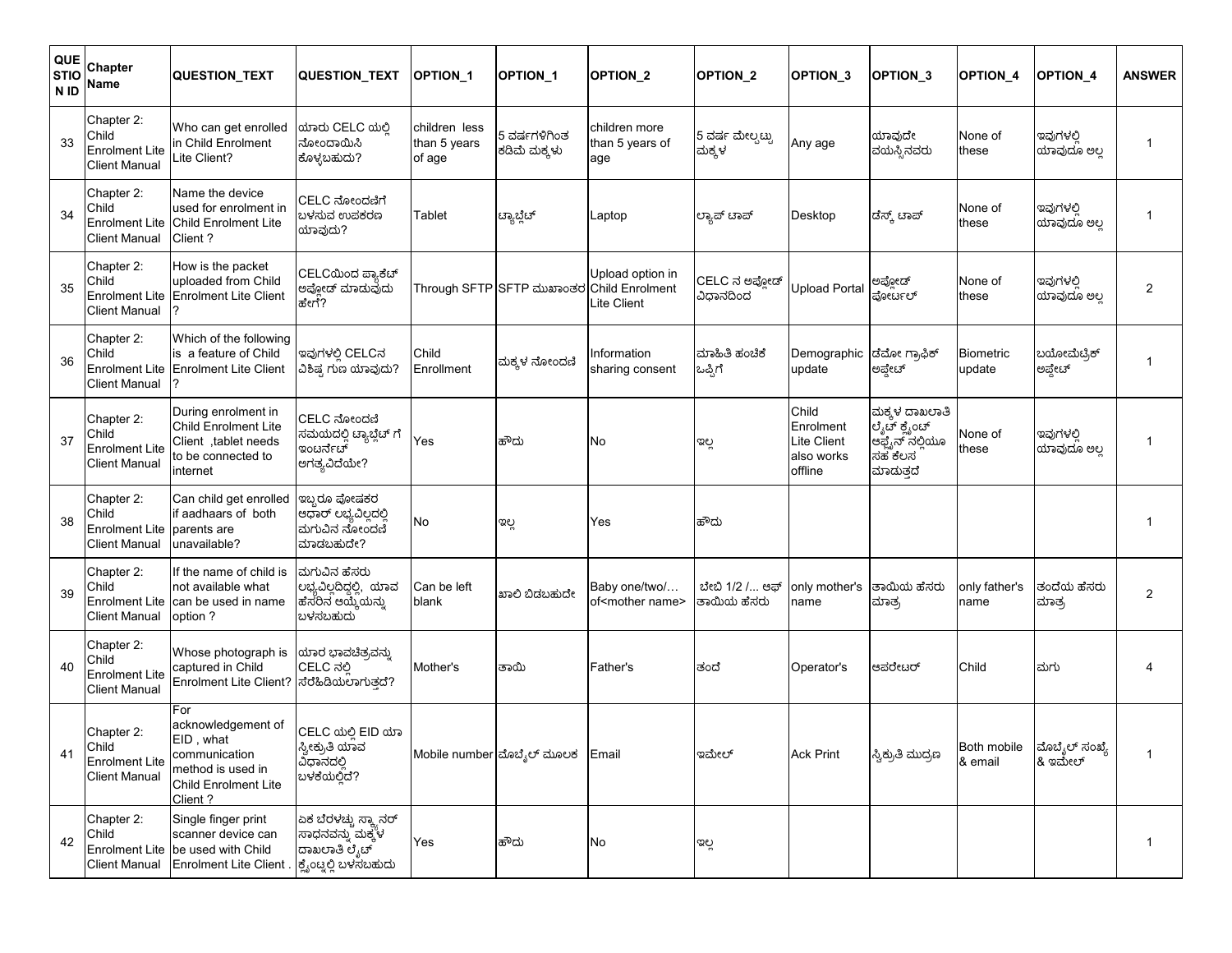| QUE<br><b>STIO</b><br>N <sub>ID</sub> | Chapter<br>Name                                                      | <b>QUESTION_TEXT</b>                                                                                                                                                               | QUESTION_TEXT                                                                                                 | <b>OPTION 1</b>                                  | <b>OPTION 1</b>                 | <b>OPTION 2</b>                                | <b>OPTION 2</b>                                 | <b>OPTION 3</b>                                          | <b>OPTION 3</b>                               | <b>OPTION 4</b>                                                                                      | <b>OPTION 4</b>                                                         | <b>ANSWER</b>  |
|---------------------------------------|----------------------------------------------------------------------|------------------------------------------------------------------------------------------------------------------------------------------------------------------------------------|---------------------------------------------------------------------------------------------------------------|--------------------------------------------------|---------------------------------|------------------------------------------------|-------------------------------------------------|----------------------------------------------------------|-----------------------------------------------|------------------------------------------------------------------------------------------------------|-------------------------------------------------------------------------|----------------|
| 43                                    | Chapter 2:<br>Child<br><b>Enrolment Lite</b><br><b>Client Manual</b> | How<br>acknowlegement EID<br>is communicated in<br>Child Enrolment Lite<br>Client?                                                                                                 | ಇಐಡಿ ಸ್ವೀಕೃತಿಯು ಹೇಗೆ<br> ಮಕ್ಕಳ ದಾಖಲಾತಿ ಲೈಟ್<br>ಕೈಂಟ್ ನಿಂದ<br>ಸಂಪರ್ಕಿಸಲ್ಪದುತ್ತದೆ?                              | Resident will<br>get a call from<br><b>UIDAI</b> | ನಿವಾಸಿಯು<br>ಯುಐಡಿಎಐ ಕರೆ<br>ಮೂಲಕ | Resident will get a<br>confirmation by<br>post | ನಿವಾಸಿ ಪೋಸ್ಟ್<br>ಮೂಲಕ<br>ದೃಧೀಕರಣ<br>ಪಡೆಯುತ್ತಾನೆ | <b>Resident wil</b><br>get an<br>acknowledgm<br>ent slip | ನಿವಾಸಿ ಸ್ವೀಕ್ರುತಿ<br>ಪತ್ರ ಮೂಲಕ<br>ಪಡೆಯುತ್ತಾನೆ | Resident will<br>get an<br>acknowledg<br>ment<br>message on<br>the<br>registered<br>mobile<br>number | ನಿವಾಸಿಯ<br>ನೊಂದಾಯಿತ<br>ಮೊಬೈಲ್<br>ಸಂಖ್ಯೆಗೆ ಮೆಸೇಜ್<br>ಮೂಲಕ<br>ಪಡೆಯುತ್ತಾನೆ | 4              |
| 44                                    | Chapter 2:<br>Child<br><b>Enrolment Lite</b><br><b>Client Manual</b> | <b>Biometric</b><br>authentication is<br>necessary for<br>operator login?                                                                                                          | ಬಯೋಮೆಟ್ರಿಕ್<br>ದೃಢೀಕರಣ ನಿರ್ವಾಹಕನ<br>ಲಾಗಿನ್ ಗೆ ಅವಶ್ಯಕವೆ?                                                       | <b>TRUE</b>                                      | ಸರಿ                             | <b>FALSE</b>                                   | ತಪ್ಪು                                           |                                                          |                                               |                                                                                                      |                                                                         | -1             |
| 45                                    | Chapter 2:<br>Child<br><b>Enrolment Lite</b><br><b>Client Manual</b> | Which of these are<br>mandatory fields in<br>Demographic<br>Information?                                                                                                           | ಇವುಗಳಲಿ ಯಾವ<br>ಡೆಮೋಗ್ರಾಪಿಕ್ ಮಾಹಿತಿ<br>ಕಡ್ಡಾಯವಾಗಿದೆ?                                                           | Name                                             | ಹೆಸರು                           | Age                                            | ವಯಸ್ಸು                                          | Gender                                                   | ಲಿಂಗ                                          | All of the<br>Above                                                                                  | ಮೇಲಿನ ಎಲ್ಲಾ<br>ಆಯ್ಕೆಗಳೂ ಸರಿ                                             | $\overline{4}$ |
| 46                                    | Chapter 2:<br>Child<br><b>Enrolment Lite</b><br><b>Client Manual</b> | Is the address being<br>captured in enrolment<br>through Child<br><b>Enrolment Lite Client</b><br><sup>2</sup>                                                                     | CELC ಯಿಂದ ವಿಳಾಸದ<br>ಮಾಹಿತಿಯನ್ನು<br>ಪಡೆಯಬಹುದೇ?                                                                 | <b>NO</b>                                        | ಇಲ್ಲ                            | <b>YES</b>                                     | ಹೌದು                                            |                                                          |                                               |                                                                                                      |                                                                         | -1             |
| 47                                    | Chapter 2:<br>Child<br><b>Enrolment Lite</b><br><b>Client Manual</b> | For enrolment of<br>child, availability of<br>whose aadhaar<br>number is mandatory<br>?                                                                                            | ಯಾರ ಆಧಾರ್<br>ಸಂಖ್ಯೆಯು ಮಗುವಿನ<br>ನೋಂದಣಿಗೆ<br>ಕದ್ಗಾಯವಾಗಿ<br>ಲಭ್ಯವಿರಬೆಕು?                                        | Mother's                                         | ತಾಯಿ                            | Father's                                       | ತಂದೆ                                            | Gaurdian                                                 | ಪೋಷಕರು                                        | Either of<br>option 1 & 2                                                                            | ಆಯ್ಕೆ 1 & 2                                                             | $\overline{4}$ |
| 48                                    | Chapter 2:<br>Child<br><b>Enrolment Lite</b><br><b>Client Manual</b> | Is any local language<br>configurable in Child<br><b>Enrolment Lite Client</b>                                                                                                     | ಯಾವುದೇ ಸ್ಥಳೀಯ<br>ಭಾಷೆಯನ್ನು CELC ನಲ್ಲಿ NO<br>ವಿನ್ಯಾಸ ಮಾಡಬಹುದೇ?                                                 |                                                  | ಇಲ್ಲ                            | <b>YES</b>                                     | ಹೌದು                                            |                                                          |                                               |                                                                                                      |                                                                         | 1              |
| 49                                    | Chapter 2:<br>Child<br><b>Enrolment Lite</b><br><b>Client Manual</b> | Can child get enrolled<br>in Child Enrolment<br>Lite Client if only<br>aadhaars of both the<br>parents are available<br>, but both the parents<br>are not physically<br>avilable ? | ಇಬ್ಬರೂ ಪೋಷಕರ<br>ಆಧಾರ್ ಲಭ್ಯವಿದ್ದು,<br>ದೈಹಿಕವಾಗಿ<br>ಲಭ್ಯವಿಲ್ಲದಿದ್ದಲ್ಲಿ, CELC<br> ಯಲ್ಲಿ ಮಗು ನೋಂದಣಿ<br>ಪಡೆಯಬಹುದೇ? | Yes                                              | ಹೌದು                            | <b>NO</b>                                      | ಇಲ್ಲ                                            |                                                          |                                               |                                                                                                      |                                                                         | $\overline{2}$ |
| 50                                    | Chapter 2:<br>Child<br><b>Client Manual</b>                          | Which Biometric<br>authetication is used<br>Enrolment Lite in Child Enrolment<br>Lite Client?                                                                                      | ಯಾವ ಬಯೋಮೆಟ್ರಿಕ್<br>ದೃಢೀಕರಣವನ್ನು<br>CELC ನಲ್ಲಿ<br>ขุษสยวญชื่อ                                                  | Iris                                             | ಕಣ್ಣುಗಳು                        | Fingerprint                                    | ಬೆರಳಚ್ಚು                                        | <b>OTP</b>                                               | ఓ టి చి                                       | None of<br>these                                                                                     | ಯಾವುದೂ ಇಲ್ಲ                                                             | $\overline{2}$ |
| 51                                    | Chapter 2:<br>Child<br><b>Client Manual</b>                          | Does Child Enrolment<br>Lite Client support Iris<br>Enrolment Lite scan devices for<br>Authentication ?                                                                            | CELC ನಲ್ಲಿ IRIS<br>ಸ್ಕ್ಯಾನ್ ಸಾಧನಗಳ<br>ಮೂಲಕ ದೃಢೀಕರಣ<br>ಮಾಡಬಹುದೇ?                                               | <b>NO</b>                                        | ಇಲ್ಲ                            | <b>YES</b>                                     | ಹೌದು                                            |                                                          |                                               |                                                                                                      |                                                                         | $\mathbf{1}$   |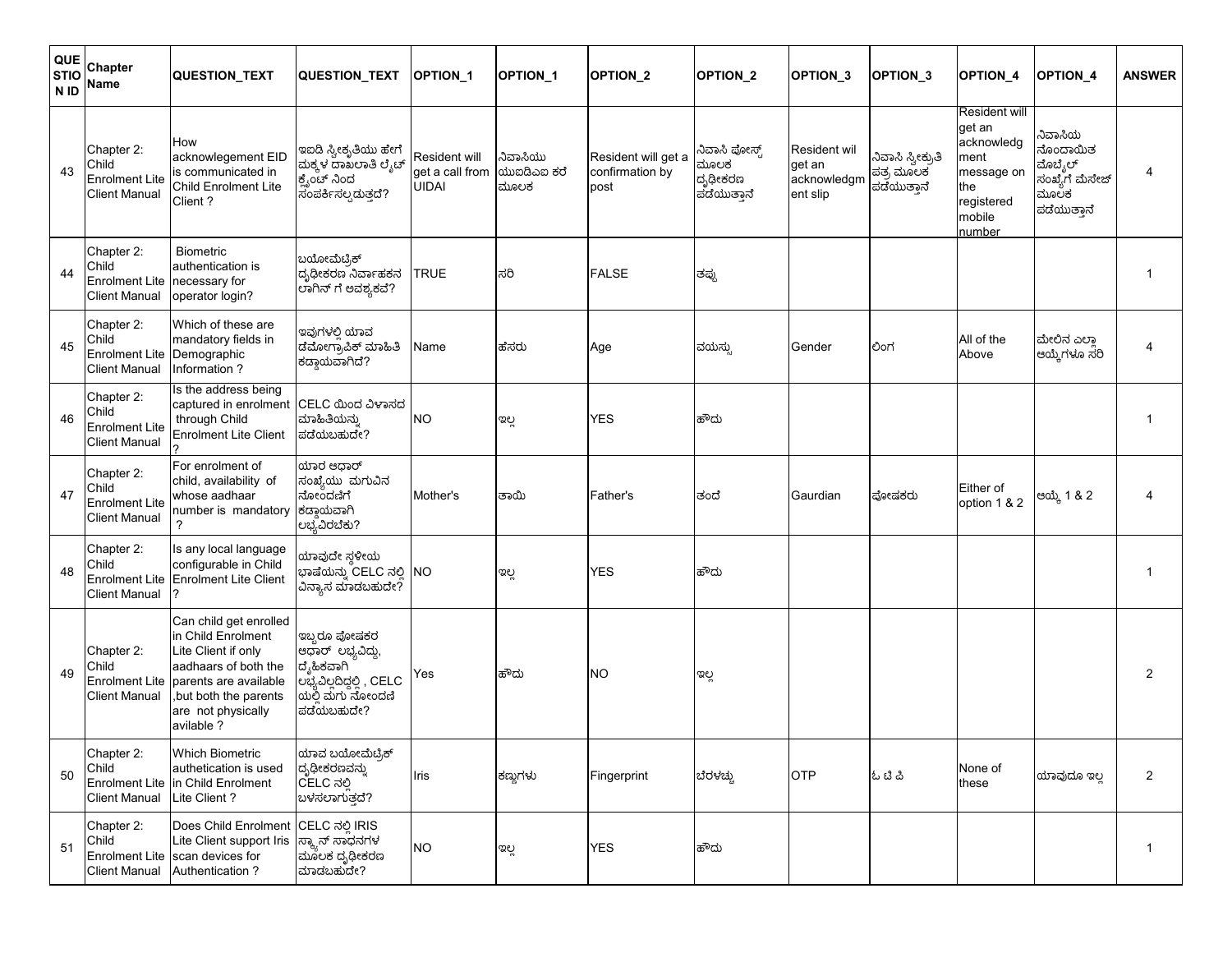| <b>QUE</b><br><b>STIO</b><br>N ID | Chapter<br>Name                                                      | <b>QUESTION_TEXT</b>                                                                                         | QUESTION_TEXT                                                                    | <b>OPTION 1</b>               | <b>OPTION 1</b>                              | <b>OPTION 2</b>                 | <b>OPTION 2</b>                            | OPTION_3                          | <b>OPTION 3</b>                                    | OPTION_4          | <b>OPTION 4</b>                  | <b>ANSWER</b>  |
|-----------------------------------|----------------------------------------------------------------------|--------------------------------------------------------------------------------------------------------------|----------------------------------------------------------------------------------|-------------------------------|----------------------------------------------|---------------------------------|--------------------------------------------|-----------------------------------|----------------------------------------------------|-------------------|----------------------------------|----------------|
| 52                                | Chapter 2:<br>Child<br><b>Enrolment Lite</b><br><b>Client Manual</b> | Who carries out the<br><b>Client Registration</b><br>process in Child<br><b>Enrolment Lite Client</b>        | CELC ನಲ್ಲಿ ಯಾರು<br>ಗ್ರಾಹಕ ನೋಂದಣಿ<br>ಪ್ರಕ್ರಿಯೆನ್ನು<br>ನೆರವೇರಿಸುವರು?               | Registrar<br>admin            | ನೋಂದಣಿ<br>ನಿರ್ವಹಣೆಗಾರರು                      | EA admin/<br>Nominated Official | ಇಎ ನಿರ್ವಹಣೆಗಾರ<br>ನಾಮನಿರ್ದೇಶಿತ<br>ಅಧಿಕೃತರು | child                             | ಮಗು                                                | None of<br>these  | ಯಾವುದೂ ಇಲ                        | $\overline{2}$ |
| 53                                | Chapter 2:<br>Child<br><b>Enrolment Lite</b><br><b>Client Manual</b> | Operator can enroll<br>on Child Enrolment<br>Lite Client after ___                                           | ಆಪರೇಟರ್ CELC ನಲಿ<br>ನಂತರ<br>ನೋಂದಣಿ<br>ಪ್ರಾರಂಭಿಸಬಹುದು.                            | Adding<br>Operator            | ಆಪರೇಟರ್ ನ<br>ಸೇರಿಸುವ ಮೂಲಕ                    | Operator<br>Verification        | ಆಪರೇಟರ್<br>ಪರಿಶೀಲನೆ ಮೂಲಕ                   |                                   |                                                    |                   |                                  | 1              |
| 54                                | Chapter 2:<br>Child<br><b>Enrolment Lite</b><br><b>Client Manual</b> | Is the name of child<br>mandatory for<br>enrolment in Child<br><b>Enrolment Lite Client</b>                  | CELC ನೋಂದಣಿಗೆ<br>ಮಗುವಿನ ಹೆಸರು<br>ಕಡ್ಡಾಯವೇ?                                       | Yes                           | ಹೌದು                                         | No                              | ಇಲ್ಲ                                       |                                   |                                                    |                   |                                  | $\overline{2}$ |
| 55                                | Chapter 2:<br>Child<br><b>Enrolment Lite</b><br><b>Client Manual</b> | How enrolment<br>location is captured in<br><b>Child Enrolment Lite</b><br>Client?                           | CELC ನಲ್ಲಿ ನೋಂದಣಿ<br>್ಥಳವನ್ನು ಹೇಗೆ<br>ಸರಹಿಡಿಯಲಾಗುತ್ತದೆ?                          | Manual data<br>entry          | ಮ್ಯಾನುಯಲ್<br>ಡಾಟಾ ಎಂಟ್ರಿ<br>ಮೂಲಕ             | With GPS dongle                 | ಜಿಪಿಎಸ್ ಡಾಂಗಲ್<br>ಮೂಲಕ                     | Input during<br>registration      | ನೋಂದಣಿ<br>ಸಮಯದಲಿ<br>ಒದಗಿಸುವ ಮೂಲಕ                   | None of<br>these  | ಯಾವುದೂ ಇಲ                        | $\overline{2}$ |
| 56                                | Chapter 2:<br>Child<br><b>Enrolment Lite</b><br><b>Client Manual</b> | Can child be enrolled<br>in Child Enrolment<br>Lite Client if only EID<br>of either parent is<br>available ? | ಕೇವಲ ಪೋಷಕರ EID<br>ಲಬ್ಯವಿದ್ದರೆ, CELC ನಲ್ಲಿ<br>ನೋಂದಣಿ<br>ಮಾಡಬಹುದೇ ?                | <b>NO</b>                     | ಇಲ್ಲ                                         | yes                             | ಹೌದು                                       |                                   |                                                    |                   |                                  | $\mathbf{1}$   |
| 57                                | Chapter 2:<br>Child<br><b>Enrolment Lite</b><br><b>Client Manual</b> | After entering the<br>Aadhaar in parent<br>Aadhaar tab what<br>does red colour<br>reflect?                   | ಆಧಾರ್ ಟ್ಯಾಬ್ನಲ್ಲಿ<br>ಪೋಷಕರ ಆಧಾರ್<br>ಹಾಕಿದಾಗ ಕೆಂಪು ಬಣ<br>ಎನನ್ನು ಪ್ರತಿಬಿಂಬಿಸುತ್ತದೆ | Valid aadhaar                 | ಮಾನ್ಯ ಆಧಾರ್                                  | Invalid aadhaar                 | ಅಮಾನ್ಯ ಆಧಾರ್                               | Parent absent ಪೋಷಕ ಗೈರು           |                                                    | Parent<br>present | ಪೋಷಕ ಪ್ರಸ್ತುತ                    | $\overline{2}$ |
| 58                                | Chapter 2:<br>Child<br><b>Enrolment Lite</b><br><b>Client Manual</b> | Photograph captured<br>in Child Enrolment<br>Lite Client<br>contains.                                        | CELC ನಲ್ಲಿ ಸೆರೆಹಿಡಿದ<br>ಭಾವಚಿತ್ರವು<br>ಹೊಂದಿದೆ                                    | Photo of child<br>with mother | ತಾಯಿಯೊಂದಿಗೆ<br>ಮಗುವಿನ ಭಾವಚಿತ್ <mark>ರ</mark> | Photo of child with<br>Father   | ತಂದೆಯೊಂದಿಗಿನ<br>ಮಗುವಿನ ಭಾವಚಿತ್ರ            | Only Child's<br>photo             | ಕೇವಲ ಮಗುವಿನ<br>ಭಾವಚಿತ್ರ                            | Family photo      | ಕುಟುಂಬ<br>ಭಾವಚಿತ್ <mark>ರ</mark> | 3              |
| 59                                | Chapter 2:<br>Child<br><b>Enrolment Lite</b><br><b>Client Manual</b> | <b>Child Enrolment Lite</b><br>Client can be<br>Synched through___                                           | CELC ಗ್ರಾಹಕ<br>ಮೂಲಕ ಸಿಂಕ್<br>ಮಾಡಲಾಗುವುದು                                         | Setting icon in<br>home page  | ಟ್ಯಾಬ್ ನ<br>ಮುಖಪುಟದಲ್ಲಿರುವ<br>ಸೆಟ್ರಿಂಗ್ ಯಿಂದ | Upload icon in<br>home page     | ಟ್ಯಾಬ್ ನ<br>ಮುಖಪುಟದಲ್ಲಿರುವ<br>ಅಪ್ಲೋಡ್      | Enrolment<br>icon in home<br>page | ಟ್ಯಾಬ್<br>ಮುಖಪುಟದಲಿ<br>ರುವ<br>ಎನ್ರೋಲ್ಮೆಂಚ್<br>ನಿಂದ | None of<br>these  | ಯಾವುದೂ ಇಲ್ಲ                      | $\mathbf{1}$   |
| 60                                | Chapter 2:<br>Child<br><b>Enrolment Lite</b><br><b>Client Manual</b> | Can Child Enrolment<br>Lite Client support<br>addition of more than<br>one operator?                         | ಹಲವಾರು ಆಪರೇಟರ್<br>CELC ನಲ್ಲಿ ಕೆಲಸ<br>ಮಾಡಬಹುದೆ?                                   | Yes                           | ಹೌದು                                         | <b>NO</b>                       | ಇಲ್ಲ                                       |                                   |                                                    |                   |                                  | $\mathbf{1}$   |
| 61                                | Chapter 2:<br>Child<br>Enrolment Lite<br><b>Client Manual</b>        | What is required for<br>the de-registration of<br><b>Child Enrolment Lite</b><br>Client?                     | CELC ನಲಿ ಡಿ<br>ರಿಜಿಸ್ತ್ರೇಷನ್ ಮಾಡಲು<br>ಏನು ಅಗತ್ಯವಿದೆ ?                            | EA code                       | ಇ ಎ ಕೋಡ್                                     | Registrar code                  | ರಿಜಿಸ್ತ್ರೇಷನ್ ಕೋಡ್                         | EA login<br>credentials           | ಇ ಎಲಾಗಿನ್<br>ರುಜುವಾತುಗಳು                           | None of<br>these  | ಯಾವುದೂ ಇಲ                        | 3              |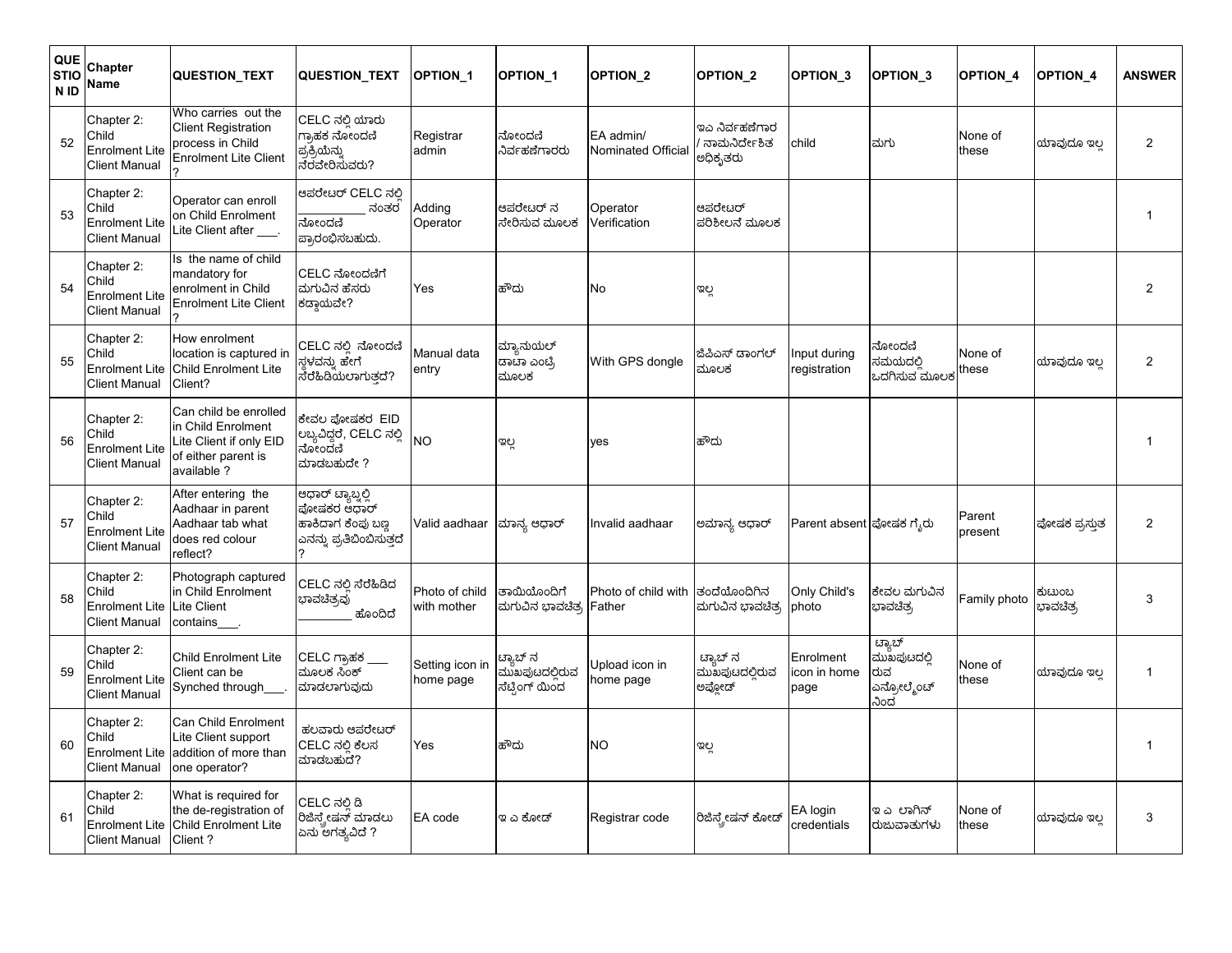| QUE<br><b>STIO</b><br>N <sub>ID</sub> | Chapter<br>Name                                                      | QUESTION_TEXT                                                                                                              | QUESTION_TEXT                                                                     | <b>OPTION 1</b>                  | <b>OPTION 1</b>                                  | OPTION_2                      | <b>OPTION 2</b>                              | OPTION_3             | <b>OPTION 3</b> | <b>OPTION 4</b>  | <b>OPTION 4</b> | <b>ANSWER</b>  |
|---------------------------------------|----------------------------------------------------------------------|----------------------------------------------------------------------------------------------------------------------------|-----------------------------------------------------------------------------------|----------------------------------|--------------------------------------------------|-------------------------------|----------------------------------------------|----------------------|-----------------|------------------|-----------------|----------------|
| 62                                    | Chapter 2:<br>Child<br><b>Enrolment Lite</b><br><b>Client Manual</b> | Is it possible to<br>complete child<br>enrolment in Child<br><b>Enrolment Lite Client</b><br>without photograph?           | ಮಗುವಿನ ಭಾವಚಿತ್ರ<br>ಇಲ್ಲದೆಯೇ CELC ನಲ್ಲಿ<br>ನೋಂದಣಿ ಮಾಡಬಹುದ                          | NΟ                               | ಇಲ್ಲ                                             | Yes                           | ಹೌದು                                         |                      |                 |                  |                 | 1              |
| 63                                    | Chapter 2:<br>Child<br>Enrolment Lite<br><b>Client Manual</b>        | Is there a option of<br>Capturing<br>demographic details<br>in local language in<br><b>Child Enrolment Lite</b><br>Client? | CELC ನಲ್ಲಿ ಸ್ಥಳೀಯ<br>ಭಾಷೆಯಲ್ಲಿ ಡೆಮೋ<br>ಗ್ರಾಫಿಕ್ ವಿವರಗಳನ್ನು<br>ಸೆರೆಹಿಡಿಯಲು ಸಾದ್ಯವೇ | <b>NO</b>                        | ಇಲ್ಲ                                             | Yes                           | ಹೌದು                                         |                      |                 |                  |                 | $\mathbf 1$    |
| 64                                    | Chapter 2:<br>Child<br>Enrolment Lite<br><b>Client Manual</b>        | Can Child Enrolment<br>Lite Client work<br>without biometric<br>authentication device?                                     | ಬಯೋಮೆಟ್ರಿಕ್<br>ದೃಢೀಕರಣ<br>ಸಾಧನವಿಲ್ಲದೆಯೇ<br>CELC ಕೆಲಸ<br>ಮಾಡಬಹುದೇ?                 | Yes                              | ಹೌದು                                             | <b>NO</b>                     | ಇಲ್ಲ                                         |                      |                 |                  |                 | 2              |
| 65                                    | Chapter 2:<br>Child<br><b>Enrolment Lite</b><br><b>Client Manual</b> | List of enrolments<br>done in Child<br><b>Enrolment Lite Client</b><br>can be retrieved<br>from                            | CELC ನಲ್ಲಿ<br>ನೋಂದಣಿಯ ಪಟ್ಟಿಯನ್ನು<br>ಯಿಂದ<br>ಹಿಂಪಡೆಯಬಹುದು                          | Enrolment<br>con in home<br>page | ಟ್ಯಾಬ್ ನ<br>ಮುಖಫುಟದಲಿರುವ<br>ಎನ್ರೋಲ್ಮೆಂಟ್<br>ದಿಂದ | Enrolment icon in<br>Settings | ಟ್ಯಾಬ್ ನ<br>ಮುಖಪುಟದಲ್ಲಿರುವ<br>ಸೆಟ್ರಿಂಗ್ ಯಿಂದ | Upload icon          | ಅಪೋಡ್ ಟ್ಯಾಬ್    | None of<br>these | ಯಾವುದೂ ಇಲ       | $\overline{c}$ |
| 66                                    | Chapter 2:<br>Child<br><b>Enrolment Lite</b><br><b>Client Manual</b> | Upload information in<br><b>Child Enrolment Lite</b><br>Client can be<br>retrieved from                                    | CELC ನಲ್ಲಿ ಅಪ್ಲೋಡ್<br>ಮಾಡಿದ ಮಾಹಿತಿಯನ್ನು<br>ನಿಂದ<br>ಹಿಂಪಡೆಯಬಹುದು.                  |                                  |                                                  | Upload icon in<br>home page   | ಮುಖಪುಟ ಟ್ಯಾಬ್<br>ಅಪ್ಲೋಡ್                     | Sync icon            | ಸಿಂಕ್ ಟ್ಯಾಬ್    | None of<br>these | ಯಾವುದೂ ಇಲ       | $\mathbf{1}$   |
| 67                                    | Chapter 2:<br>Child<br>Enrolment Lite<br><b>Client Manual</b>        | Child without parents<br>can get enrolled<br>through Child<br>Enrolment Lite Client.                                       | ಪೋಷಕರಿಲದ ಮಗು<br>CELC ನಲಿ<br>ನೋಂದಾಯಿಸಿಕೊಳ್ಳಬಹು<br>ದು                               | <b>TRUE</b>                      | ಸರಿ                                              | <b>FALSE</b>                  | ತಪ್ಪು                                        |                      |                 |                  |                 | $\overline{2}$ |
| 68                                    | Chapter 2:<br>Child<br><b>Enrolment Lite</b><br><b>Client Manual</b> | Enrolment through<br><b>Child Enrolment Lite</b><br>Client is done in ___.                                                 | CELC ದಾಖಲಾತಿ ಅನ್ನು<br>ಮೂಲಕ<br>ಮಾಡಲಾಗುತ್ತದೆ.                                       | Offline mode                     | ಆಫ್ಟೆನ್ ಮೋಡ್                                     | Online mode                   | ಆನ್ವೈನ್ ಮೋಡ್                                 |                      |                 |                  |                 | 2              |
| 69                                    | Chapter 2:<br>Child<br>Enrolment Lite<br><b>Client Manual</b>        | In Child Enrolment<br>Lite Client either of<br>the Parents' Aadhaar<br>is authenticated.                                   | CELC ನಲ್ಲಿ ಪೋಷಕರ<br>ಯಾರೊಬ್ಬರ ಆಧಾರ್<br>ನಿಂದಲಾದರು<br>ದ್ರಡೀಕರಿಸಬಹುದು.                | During<br>Enrolment              | ದಾಖಲಾತಿ<br>ಅವಧಿಯಲ್ಲಿ                             | After Enrolment               | ದಾಖಲಾತಿ ನಂತರ                                 | Not<br>Authenticated | ದೃಢೀಕರಿಸದ       | None of<br>these | ಯಾವುದೂ ಇಲ       | $\mathbf{1}$   |
| 70                                    | Chapter 2:<br>Child<br><b>Enrolment Lite</b><br><b>Client Manual</b> | Can enrolment be<br>rejected in Child<br><b>Enrolment Lite Client</b><br>after completion of<br>enrolment?                 | CELC ನಲಿ<br>ನೋಂದಾಯಿಸಿದ<br>ನೋಂದಣಿಯನ್ನು<br>ತಿರಸ್ಕರಿಸಬಹುದೇ?                          | Yes                              | ಹೌದು                                             | <b>NO</b>                     | ಇಲ್ಲ                                         |                      |                 |                  |                 | $\overline{2}$ |